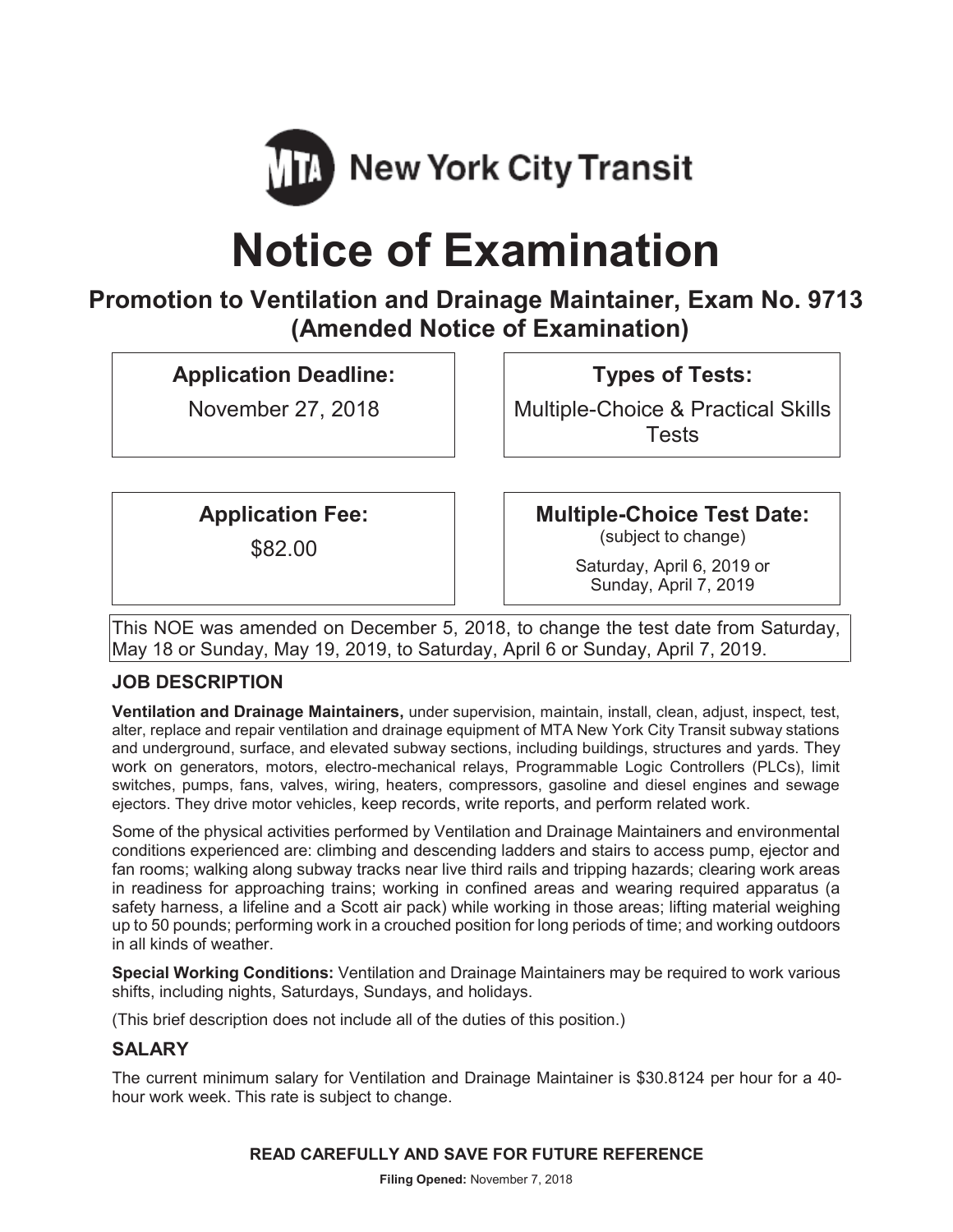## **ELIGIBILITY TO TAKE EXAMINATION**

This examination is open to each employee of MTA New York City Transit who **on the date of the multiple-choice test:** 

- 1. Is permanently (not provisionally) employed in or appears on a Preferred List (see Note, below) for the eligible title of Transit Electrical Helper working in Ventilation and Drainage;
- 2. Is employed in the Non-Competitive title of Transit Electrical Apprentice and has satisfactorily completed the 3-year Transit Electrical Apprentice program in Ventilation and Drainage; and
- 3. Is not otherwise ineligible.

(Note: A "Preferred List" is a civil service list which is only for certain former permanent incumbents of the eligible title who have rehiring rights.)

This examination is also open to employees who were appointed to an eligible title pursuant to New York State Civil Service Law, section 55-a, and who meet all other eligibility requirements.

You are responsible for determining whether you meet the eligibility requirements for this examination prior to submitting the *Application*. If you do not know if you are eligible, check with **your department's Human Resources representative**. You may be given the test before we verify your eligibility. If you are marked "Not Eligible," your application fee will **not** be refunded and **you** will not receive a score.

This examination is **not** open to employees of MaBSTOA or MTA Bus Company, or to employees of MTA agencies other than MTA New York City Transit.

## **REQUIREMENTS TO BE PROMOTED**

**From the competitive title of Transit Electrical Helper:** At the time of promotion, you must have completed your probationary period in the eligible title and you must be permanently employed in that title or your name must appear on a "Preferred List" for that eligible title as indicated in the above "Eligibility to Take the Examination" section. Additionally, you must have served permanently in the eligible title for at least one year. Time served prior to a break in service of more than one year will not be credited.

**From the non-competitive title of Transit Electrical Apprentice:** At the time of promotion, you must be employed in Ventilation and Drainage.

**Driver License Requirement:** At the time of appointment you must have:

- 1. A Class B Commercial Driver License (CDL) valid in the State of New York with an endorsement for hazardous materials and no restrictions that would disqualify you from performing the duties of this position; or
- 2. A motor vehicle driver license valid in the State of New York and a learner permit for a Class B Commercial Driver License (CDL) valid in the State of New York with an endorsement for hazardous materials and no restrictions that would disqualify you from performing the duties of this position.

If you qualify under "2" above, your appointment will be subject to the receipt of the Class B Commercial Driver License (CDL) valid in the State of New York, with an endorsement for hazardous materials and no disqualifying restrictions within six months of appointment.

The CDL, as described, must be maintained for the duration of your employment in the Ventilation and Drainage section. If you have moving violations, a license suspension or an accident record, you may be disqualified.

(Continued)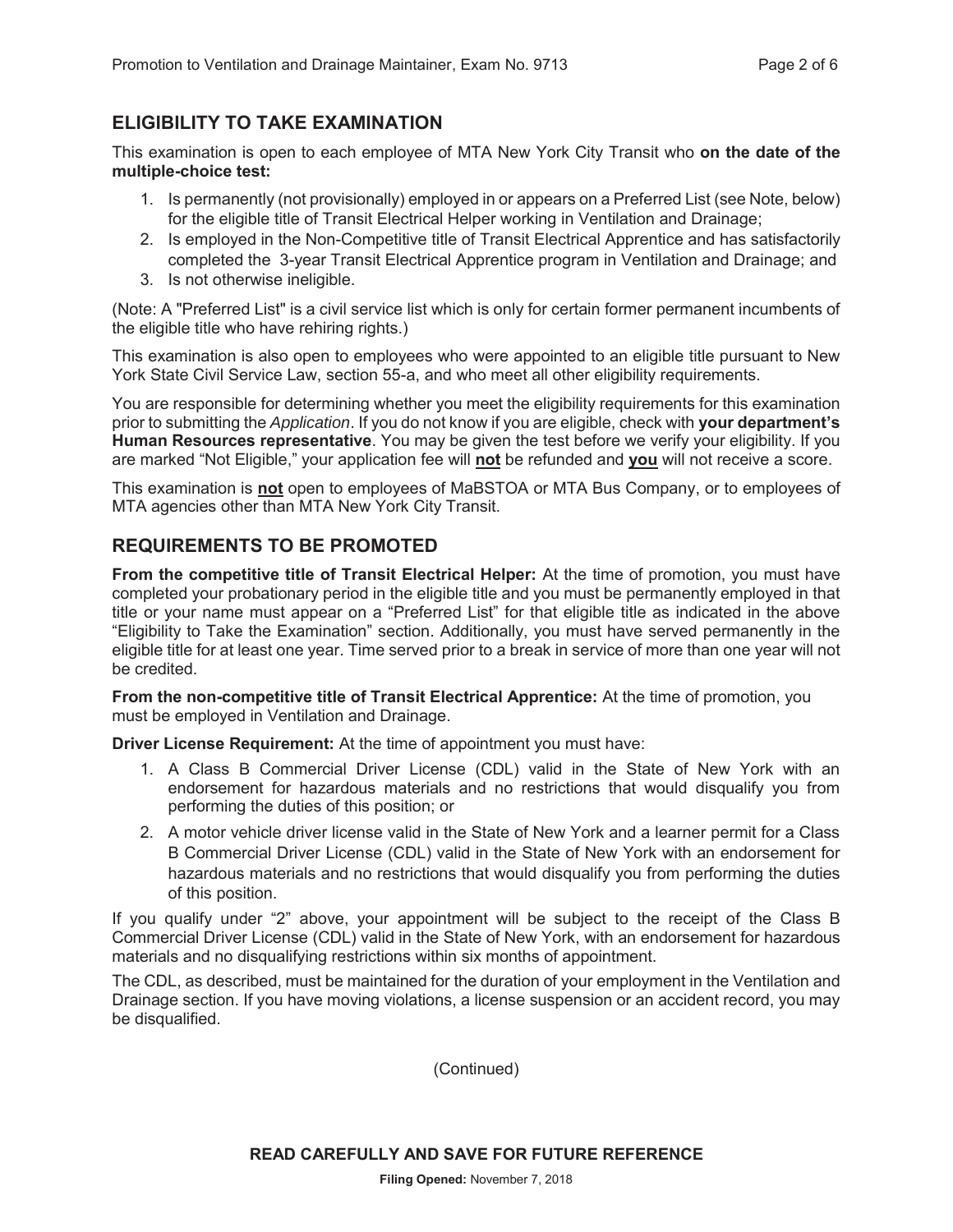## **REQUIREMENTS TO BE PROMOTED** (Continued)

**Commercial Motor Vehicle Driving Experience in the Military or New York National Guard**: If you are an active member or former member (discharged in the past year) of the military or New York National Guard and have experience driving a Commercial Motor Vehicle in the military or New York National Guard, you may be eligible for a waiver of the New York State commercial driving skills test through the New York State Department of Motor Vehicles. If you believe that you may be eligible for this waiver, you must apply for the waiver through the New York State Department of Motor Vehicles.

**Medical Requirement:** Medical guidelines have been established for the position of Ventilation and Drainage Maintainer. You will be examined to determine whether you can perform the essential functions of the position. Where appropriate, a reasonable accommodation will be provided for a person with a disability to enable him or her to take the examination, and/or perform the essential functions of the job

**Drug Screening Requirement:** You must pass a drug screening in order to be promoted, and if promoted, you will be subject to random drug and alcohol tests for the duration of your employment. Additionally, if you have tested positive on a drug or alcohol test or had a refusal to test during preemployment or while employed by a Federal DOT-regulated employer during the applicable period, you must have completed the Substance Abuse Professionals (SAP) process required by federal law in order to be promoted to this safety-sensitive position.

## **HOW TO SUBMIT AN APPLICATION AND PAY THE APPLICATION FEE**

If you believe you meet the requirements in the "Eligibility to Take Examination" section, submit an *Application* online by the last day of the application period unless you are requesting a Fee Waiver. Applicants who wish to request a Fee Waiver should refer to the "How to Submit an Application When Requesting a Fee Waiver" section below. MTA New York City Transit will **not** accept *Applications* in person.

**Application Fee:** This fee is generally not refundable. Under special circumstances, you may be entitled to a refund. You should refer to the Department of Citywide Administrative Services ("DCAS") General Exam Regulations to determine if you are entitled to a refund prior to requesting a refund. You can refer to the bottom of the last page of the Notice of Examination for instructions on how to obtain a copy of the DCAS General Exam Regulations.

#### **Online Applications:**

- 1. Apply using the "BSC" employee portal at www.mymta.info by the last day of the application period.
- 2. You must pay the *Application* fee via payroll deduction. Applicants who request a fee waiver must apply by mail.
- 3. You will be sent a confirmation email after you complete your *Application* and pay the *Application* fee.

Save your confirmation numbers for future reference and proof of filing an *Application.*

Computers with internet access are available on a limited basis at branches of the New York Public Library, the Brooklyn Public Library and the Queens Library to patrons with a valid library card.

## **HOW TO SUBMIT AN APPLICATION WHEN REQUESTING A FEE WAIVER**

Applicants who wish to request a Fee Waiver must obtain an *Application* in person at the MTA Exam Information Center as indicated below and must submit the *Application* by mail to the address in the Correspondence section below **by the last day of the application period**.

(Continued)

#### **READ CAREFULLY AND SAVE FOR FUTURE REFERENCE**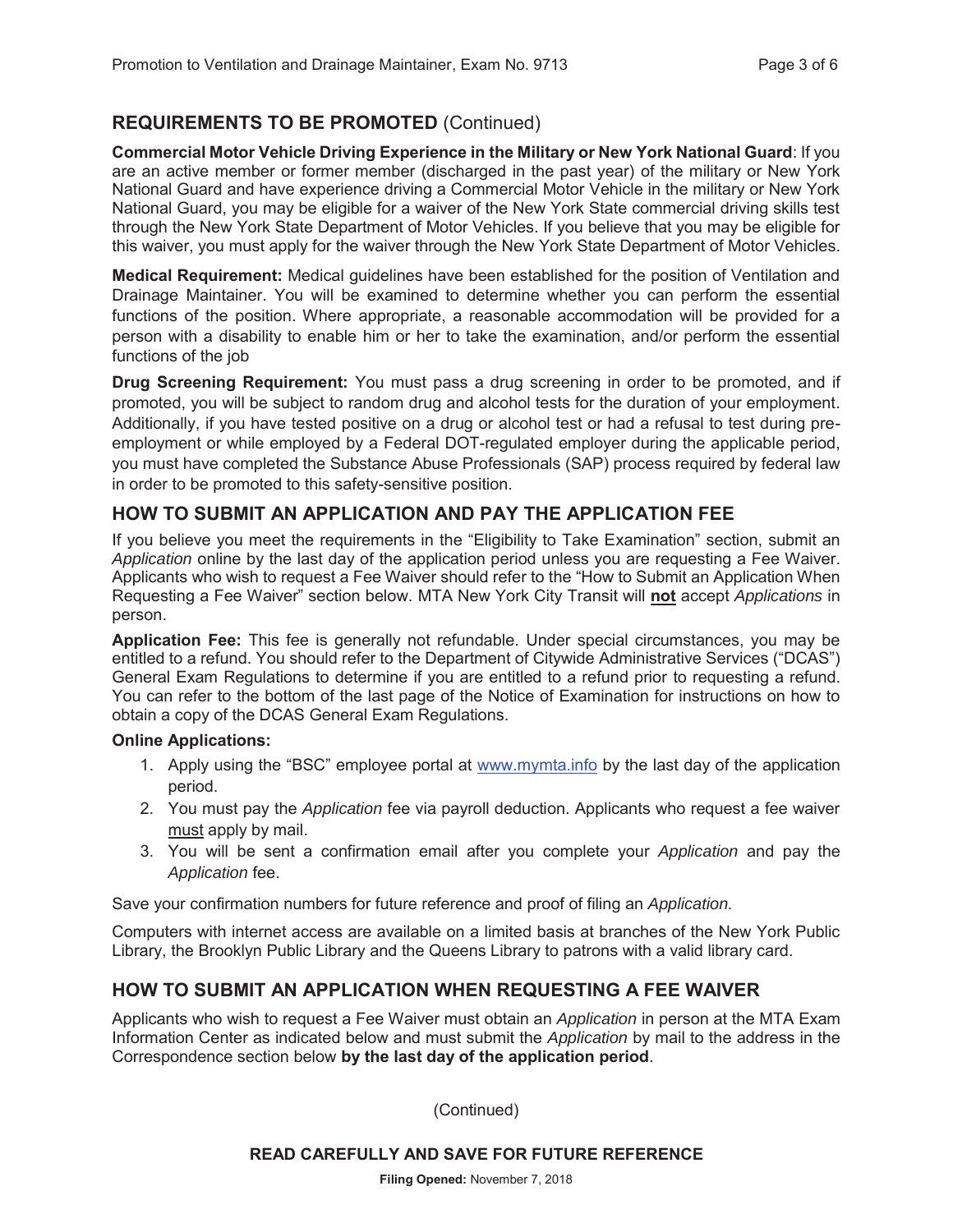#### **HOW TO SUBMIT AN APPLICATION WHEN REQUESTING A FEE WAIVER**  (Continued)

MTA New York City Transit will not accept *Applications* in person. Additional information on requesting an application fee waiver is available with the *Application*.

**MTA Exam Information Center**: Open Monday through Friday, from 9 AM to 3 PM, in the lobby at 180 Livingston Street, Brooklyn, New York. Directions: take the A, C, F, or R trains to the Jay Street-Metro Tech Station, or the 2, 3, or G train to the Hoyt Street Station. The MTA Exam Information Center will be closed on November 22 and 23, 2018.

#### **ADMISSION LETTER**

An *Admission Letter* will be mailed to you about 10 days before the first date of the multiple-choice test. If you do not receive an *Admission Letter* at least 4 days before this date, you may obtain a duplicate letter at the MTA Exam Information Center (as indicated above). A paper copy of the *Admission Letter* is your ticket for admission to the test.

Employees **must** keep their official mailing address **up to date.** Only the address on file with the MTA Business Service Center will be used to mail correspondence, including the *Admission Letter.* 

#### **THE TEST**

You will be given a qualifying multiple-choice test and a competitive practical skills test. You must achieve a score of at least 70 to pass each test. Only those who pass the qualifying multiplechoice test will be called to take the practical skills test. Your score on the practical skills test will determine 85% of your final score. Your seniority will determine the remaining 15%. You must pass the multiple-choice test and practical skills test to have your seniority credited. Your seniority score will be 70 plus  $\frac{1}{2}$  point for each three months of completed, continuous service with an agency under the jurisdiction of the Commissioner, Department of Citywide Administrative Services, in permanent competitive class titles. Your service will be credited through the date of the multiple-choice and practical skills tests, up to a maximum of 15 years. Time served prior to a break in service of more than one year will not be credited.

Veterans' or Disabled Veterans' Credit will be granted only to eligible passing candidates who request that they be applied. Veterans' or Disabled Veterans' Credit should be requested at the time of application, but **must** be requested before the date the eligible list is established. Claims for Veterans' or Disabled Veterans' Credit cannot be made once the eligible list is established.

The qualifying multiple-choice test may include questions on basic electrical theory; electrical, mechanical, pneumatic and hydraulic devices and components related to the Ventilation and Drainage trade; proper selection and use of tools, instruments and materials; safe, proper and efficient work practices; reading and interpreting blueprints and drawings; performing job-related calculations; keeping records and other related areas.

The competitive practical skills test may include tasks related to the installation, testing, maintenance, and repair of electrical, electronic, mechanical, and electromechanical components and systems related to the Ventilation and Drainage trade, including the selection and use of appropriate tools, materials, and measuring devices; related mechanical work; reading and interpreting technical drawings; shop math; safe work practices and procedures; and other related areas.

**READ CAREFULLY AND SAVE FOR FUTURE REFERENCE**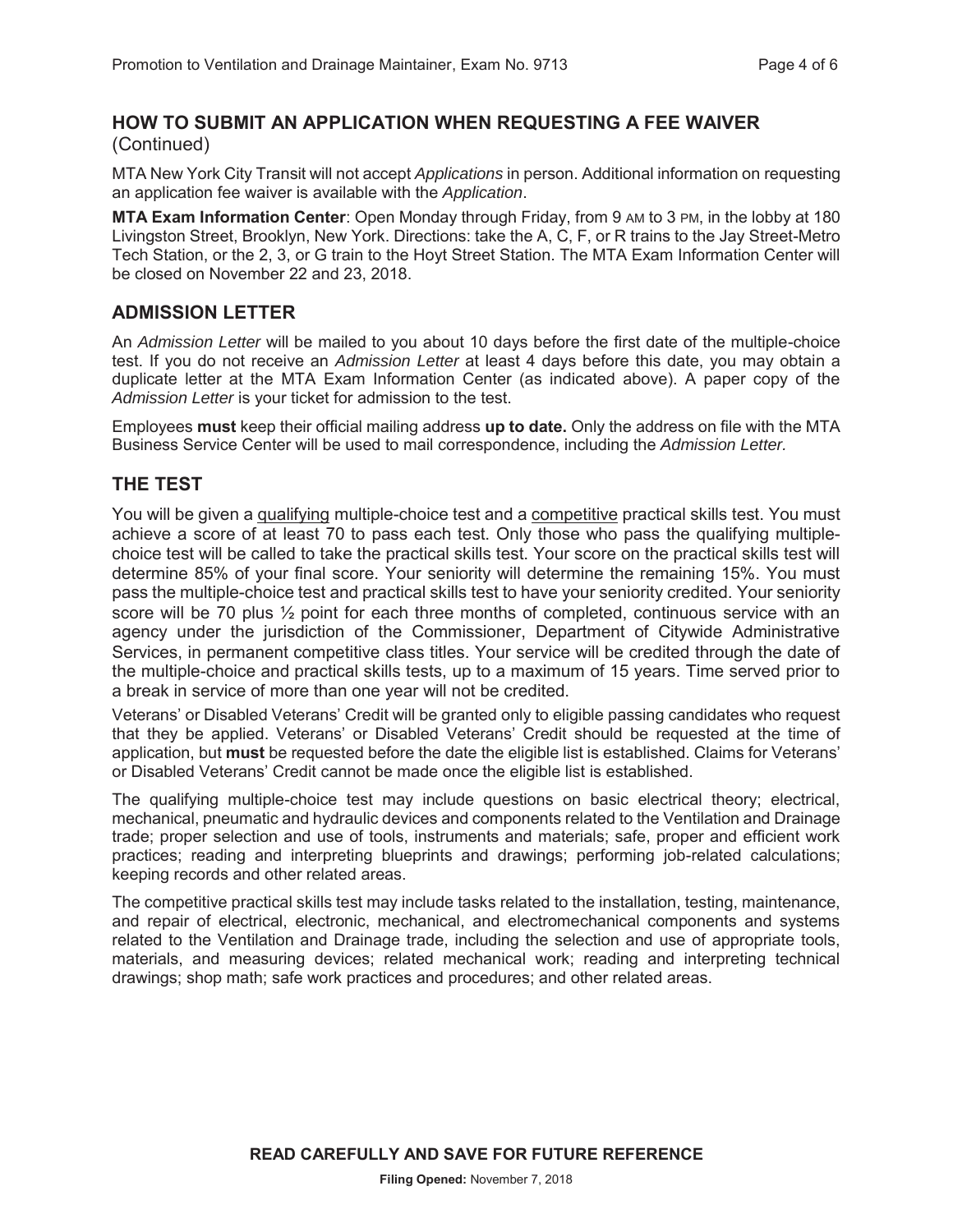## **TEST ADMINISTRATION GUIDELINES**

**Warning:** You are not permitted to enter the test site with cellular phones, smart watches, beepers, pagers, cameras, portable media players, or other electronic devices. Calculators are permitted; however, they must be hand-held, battery or solar-powered, numeric only. Calculators with functions **other than** addition, subtraction, multiplication and division **are prohibited**. Electronic devices with an alphabetic keyboard or with word processing or data recording capabilities such as planners, organizers, etc. are prohibited. If you use any of these devices in the building at any time before, during or after the test, you may not receive your test results, your test score may be nullified, and your application fee will not be refunded.

You may not have any other person, including children, present with you while you are being processed for or taking the test, and no one may wait for you inside of the test site while you are taking the test.

**Leaving:** You must leave the test site once you finish the test. If you leave the test site after being fingerprinted but before finishing the test, you will not be permitted to re-enter. If you disregard this instruction and re-enter the test site, you may not receive your test results, your test score may be nullified, and your application fee will not be refunded

**Proof of Identity**: You must present your MTA New York City Transit employee ID when you arrive to take the test.

#### **THE TEST RESULTS**

If you pass the qualifying multiple-choice test and the competitive practical skills test and are marked eligible, your name will be placed in final score order on an eligible list and you will be given a list number. You will be notified by mail of your test results. If you meet all requirements and conditions, you will be considered for promotion when your name is reached on the eligible list.

#### **SPECIAL ARRANGEMENTS**

**Late Filing:** Consult with **your department's Human Resources representative** to determine the procedure for filing a late *Application* if you meet one of the following conditions:

- 1. You are absent from work for at least one-half of the application period and are unable to apply for reasons such as vacation, sick leave or military duty; or
- 2. You become eligible after the above application period, but on or before the first date of the multiple-choice test.

**Make-Up Test:** You may apply for a make-up test if you cannot take the test on the scheduled test date for any of the following reasons:

- 1. Compulsory attendance before a public body;
- 2. On-the-job injury or illness caused by municipal employment;
- 3. Absence from the test within one week after the death of a spouse, domestic partner, parent, sibling, child or child of a domestic partner;
- 4. Absence due to ordered military duty;
- 5. A clear error for which MTA New York City Transit is responsible; or
- 6. A temporary disability, pregnancy-related, or child-birth-related condition preventing you from taking the test.

(Continued)